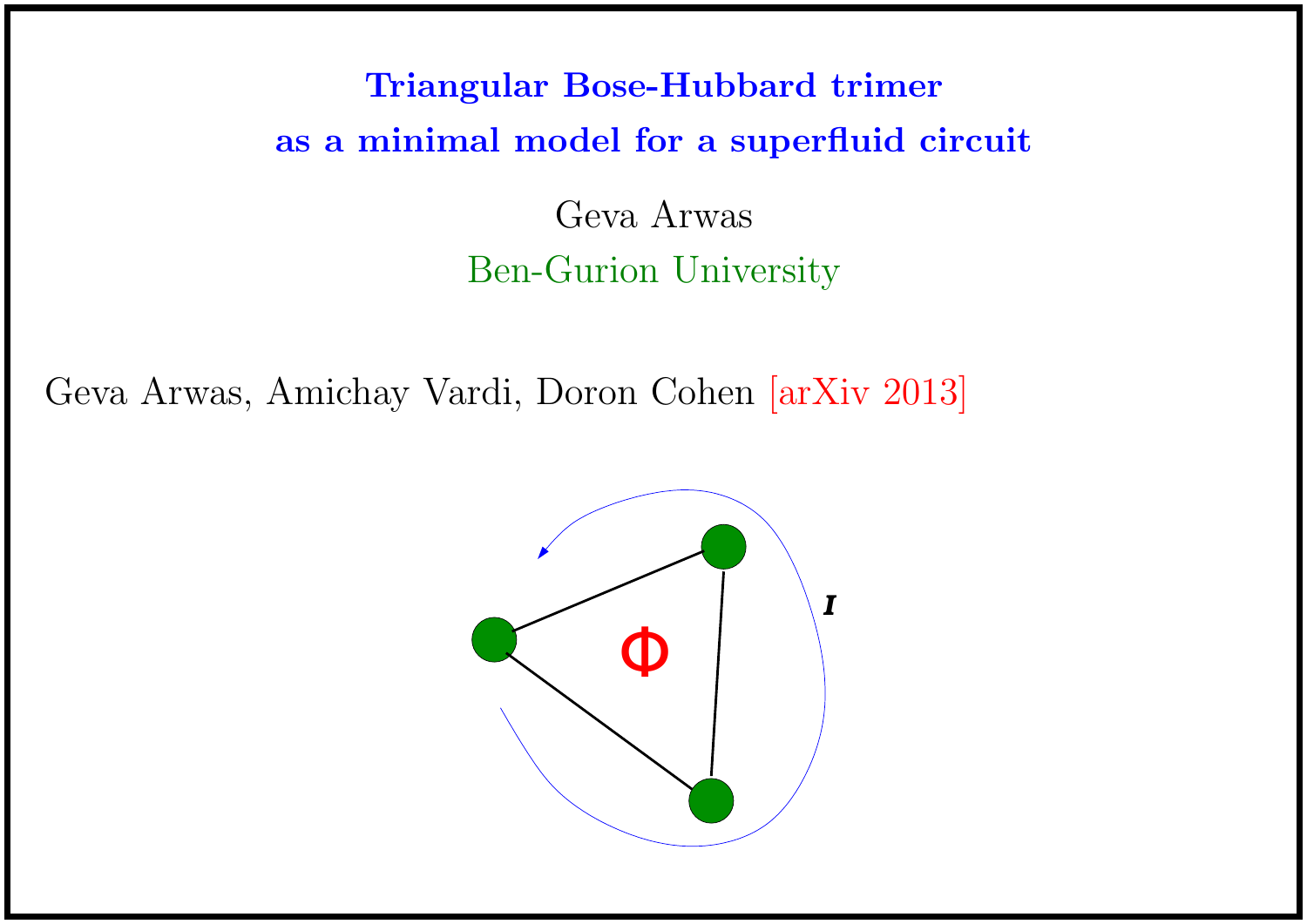# The Model

A rotating 3 site system with N bosons.

$$
\mathcal{H} = \sum_{j=1}^{M} \left[ \frac{U}{2} a_j^{\dagger} a_j^{\dagger} a_j a_j - \frac{K}{2} \left( e^{i(\Phi/M)} a_{j+1}^{\dagger} a_j + e^{-i(\Phi/M)} a_j^{\dagger} a_{j+1} \right) \right] , \qquad M=3
$$
  

$$
N = \sum_{j=1}^{M} n_j , \qquad n_j = a_j^{\dagger} a_j
$$

like M "coupled oscillators".

Dimensionless parameters  $(\Phi, u)$ :

$$
u = \frac{NU}{K}
$$
  

$$
\Phi = \frac{M^2}{2\pi} \left(\frac{\mathsf{m}}{\mathsf{m}_{\text{eff}}}\right) \frac{\Omega}{K}
$$

Upon quantization we have  $\hbar = 1/N$ .

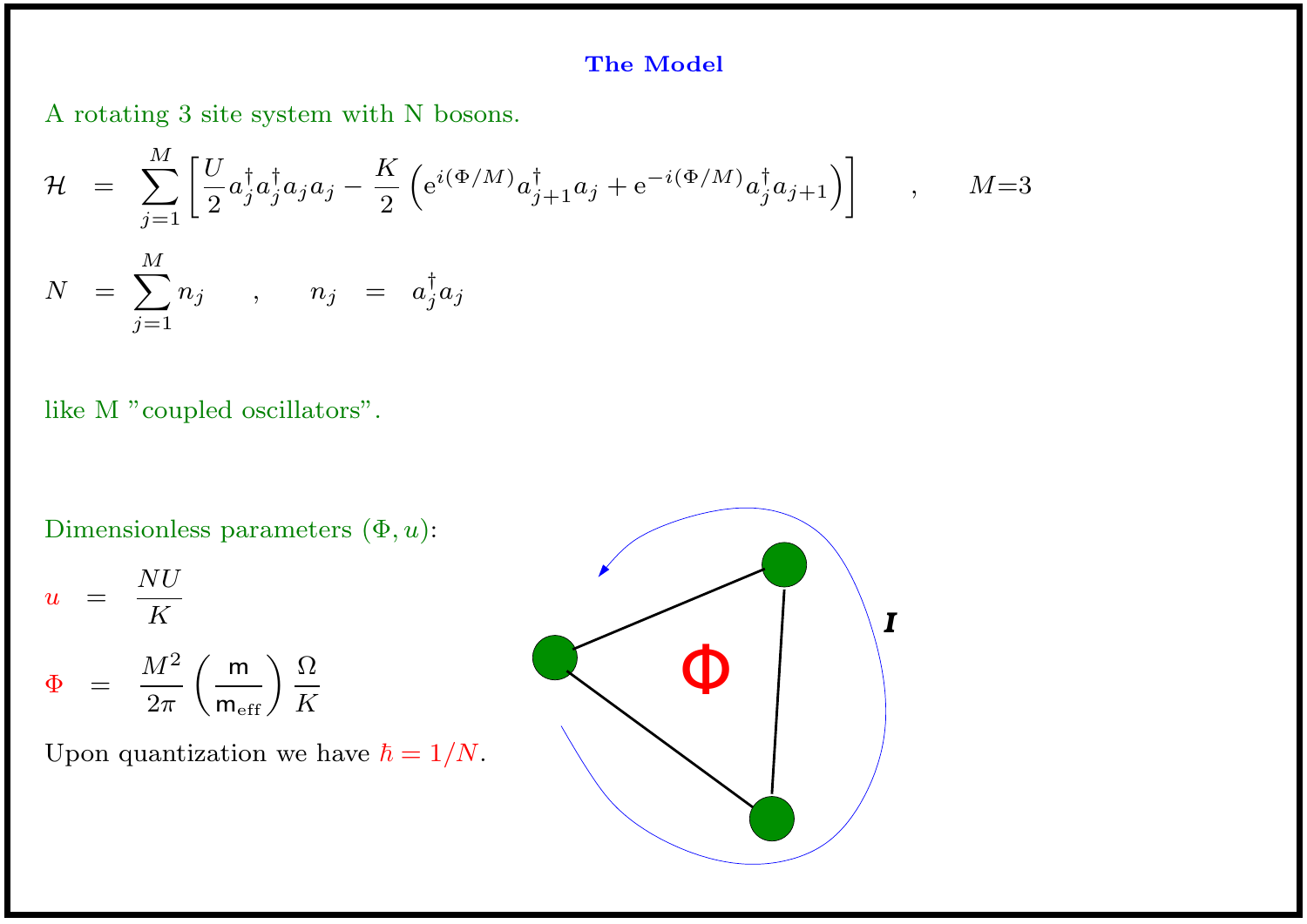#### **Eigenstates**

For a fixed particle number  $N = n_1 + n_2 + n_3$  the BH trimer can be regarded as a 2 degrees of freedom system with coordinates:  $(n_1 - n_2, n_3)$ .

$$
|\psi(\mathbf{r})|^2 = |\langle \mathbf{r}|E_{\alpha} \rangle|^2 \qquad , \qquad \mathbf{r} = \frac{1}{N}(n_1 - n_2, n_3)
$$

For each eigenstate  $|E_{\alpha}\rangle$  we calculate:

one-body reduced probability matrix:

$$
\rho_{ij} = \langle a_j^{\dagger} a_i \rangle_{\alpha}
$$
  
\n
$$
S_{\alpha} \equiv \text{trace}(\rho^2) \quad , \quad 1/S \in [1, 3]
$$
  
\n
$$
1/S = \# \text{ of participating orbitals.}
$$

 $1/S = 1$  means a coherent state.

 $1/S = 3$  is a maximum fragmentation.

Bond averaged current:

$$
\mathcal{I}_\alpha \equiv -\left\langle \frac{\partial \mathcal{H}}{\partial \Phi} \right\rangle_\alpha
$$

Representative Eigenstates:

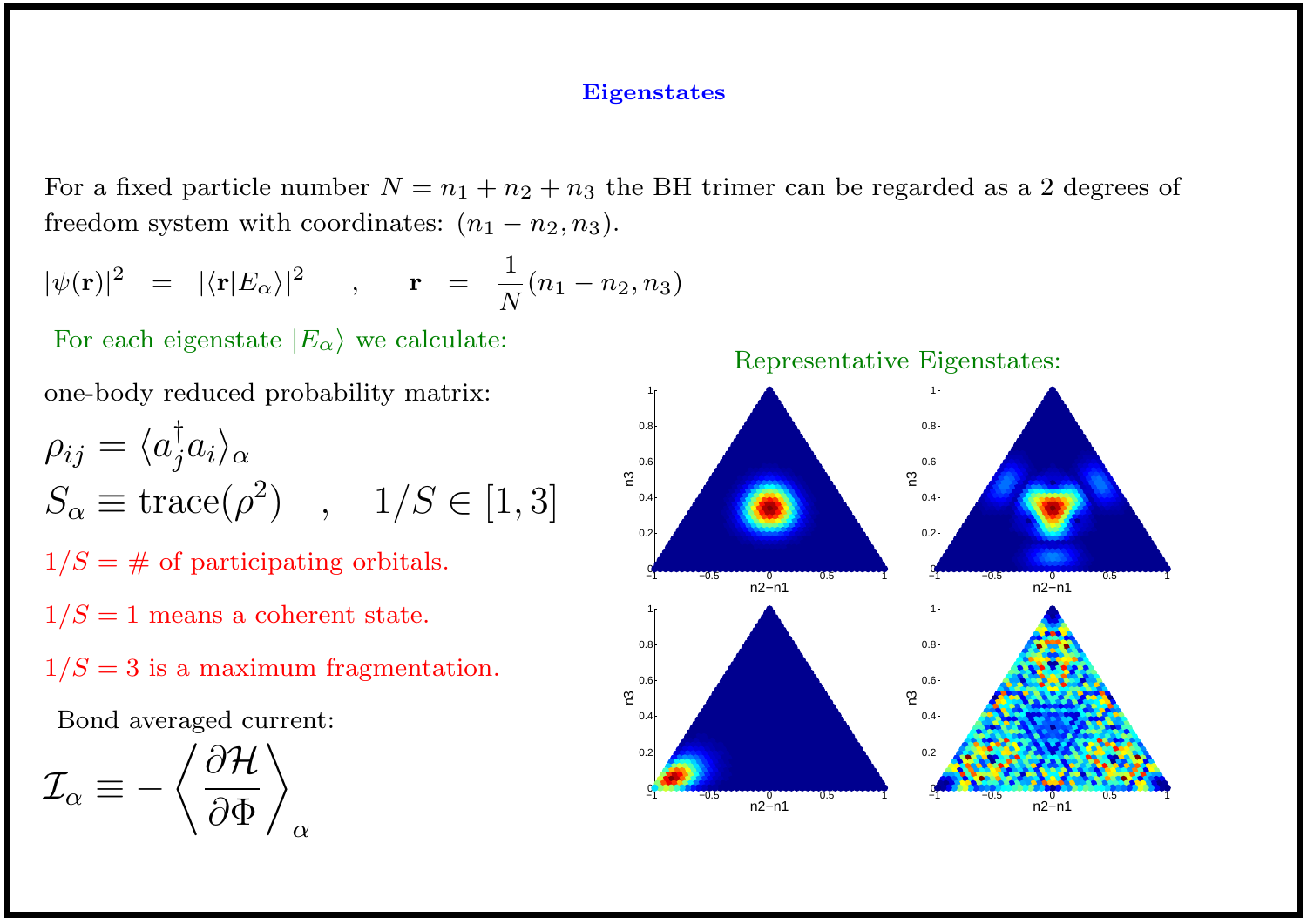The energy spectrum of the trimer  $(N = 42)$ 

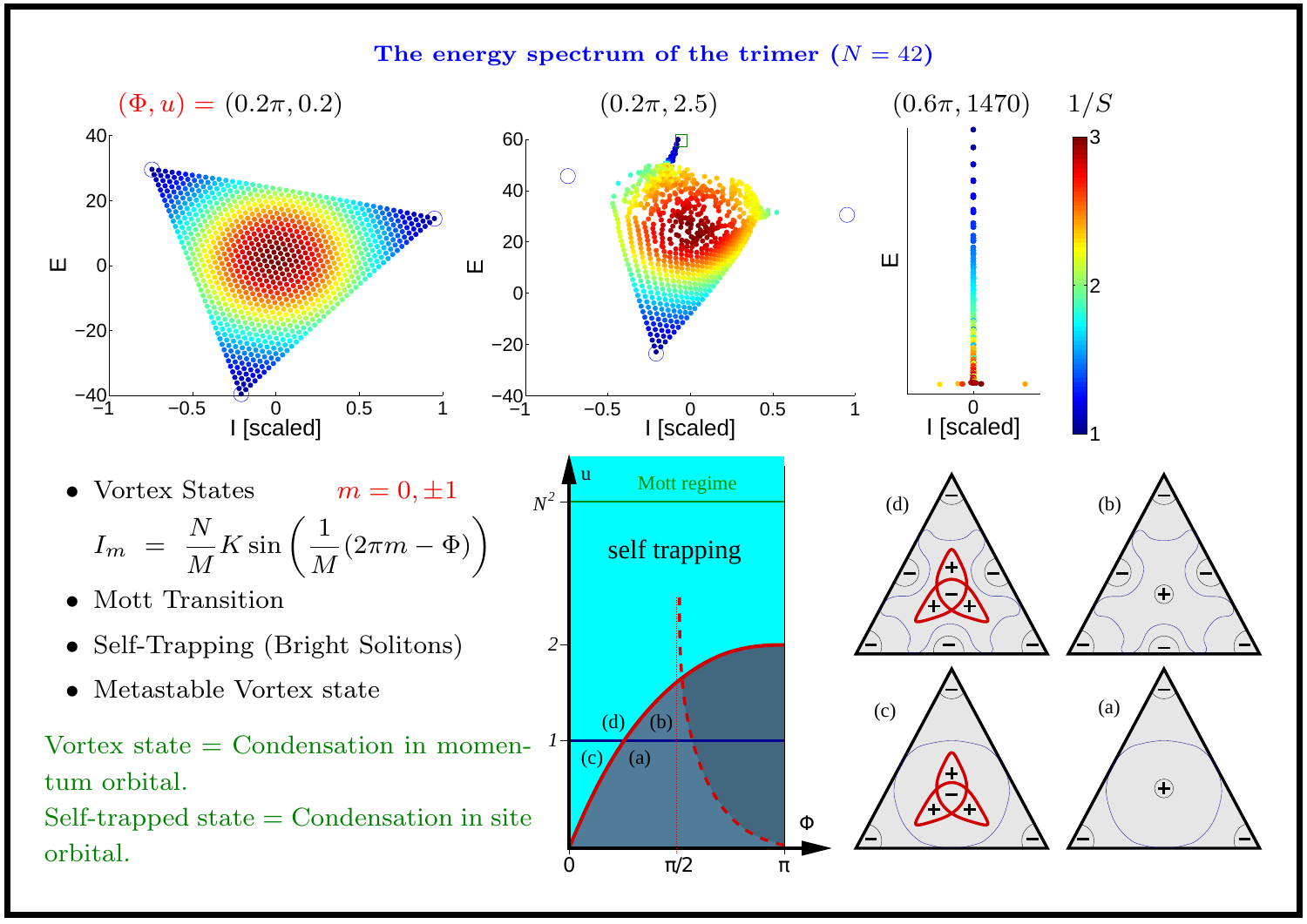#### Self Trapping



• Self-trapping can occur for arbitrarily small interaction.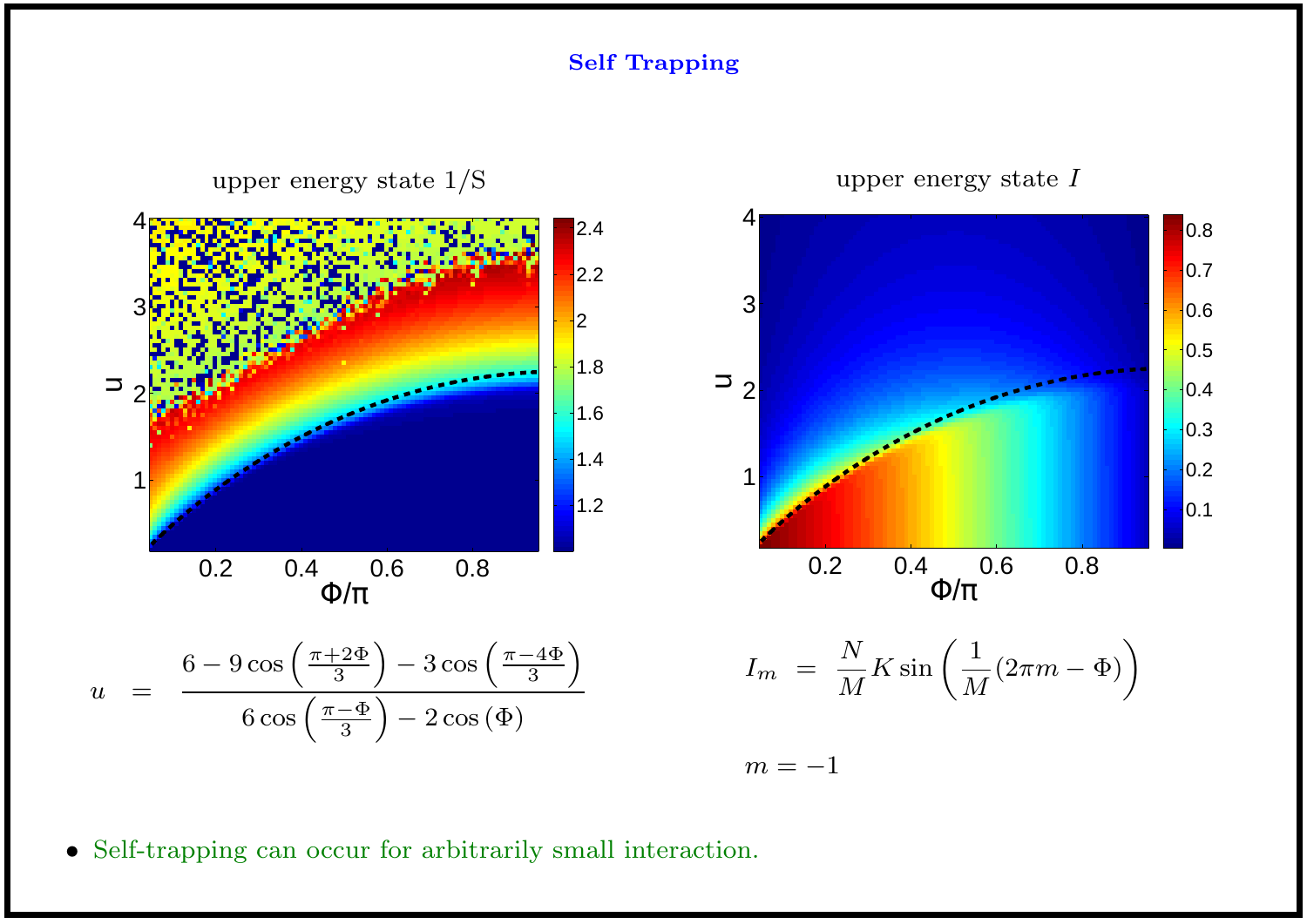### Quasi-Stability



- The quantum metastability regime extends beyond the classically expected.
- Quantum scarring related effect(?).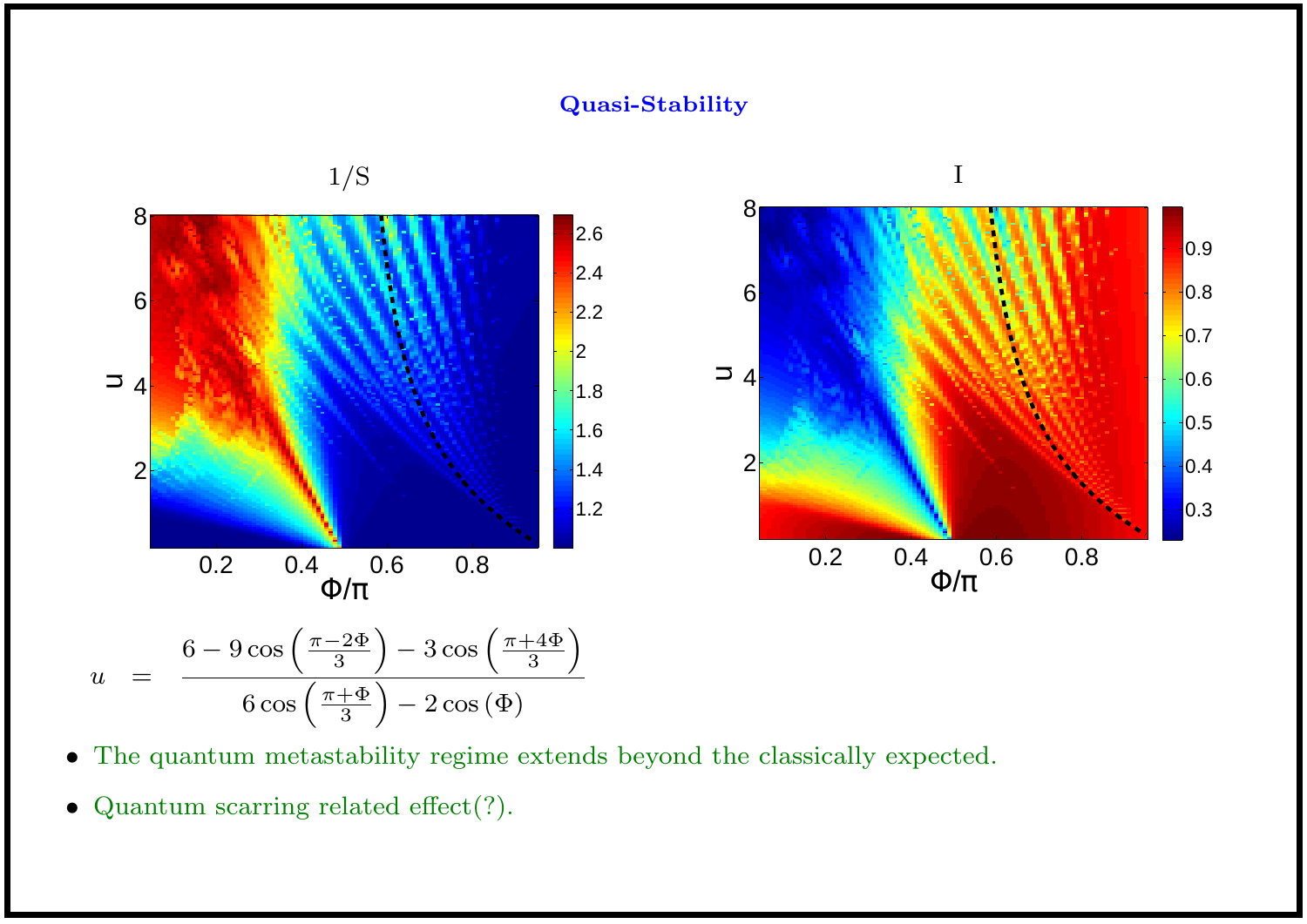# The energy landscape

$$
\mathcal{H} = \sum_{j=1}^{M} \left[ \frac{U}{2} \mathbf{n}_j^2 - K \sqrt{\mathbf{n}_{j+1} \mathbf{n}_j} \cos \left( (\varphi_{j+1} - \varphi_j) - \frac{\Phi}{M} \right) \right] , \quad a_j = \sqrt{\mathbf{n}_j} e^{i \varphi_j}
$$

 $\mathcal{H}$  =  $\mathcal{U}$ 2  $(\bm{n}_1^2$  $\frac{2}{1}+n_2^2$  $\frac{2}{2}+n_3^2$  $_{3}^{2}\right) - K$  ( √  $\overline{{\bm{n}}_2{\bm{n}}_3}\,\cos(q_1)+\sqrt{{\bm{n}}_3{\bm{n}}_1}\,\cos(q_2)+\sqrt{{\bm{n}}_1{\bm{n}}_2}\,\cos(\Phi+q_1+q_2))$ 

$$
V(r) = \min_{\varphi} [\mathcal{H}(r, \varphi)] \quad \text{or} \quad \max_{\varphi} [\mathcal{H}(r, \varphi)]
$$



$$
E_m = V_m(r_0) = \frac{1}{6}N^2U - NK \cos\left(\frac{2\pi m - \Phi}{3}\right), \quad m = 0, \pm 1
$$

$$
I_m = \frac{N}{M} K \sin\left(\frac{1}{M}(2\pi m - \Phi)\right)
$$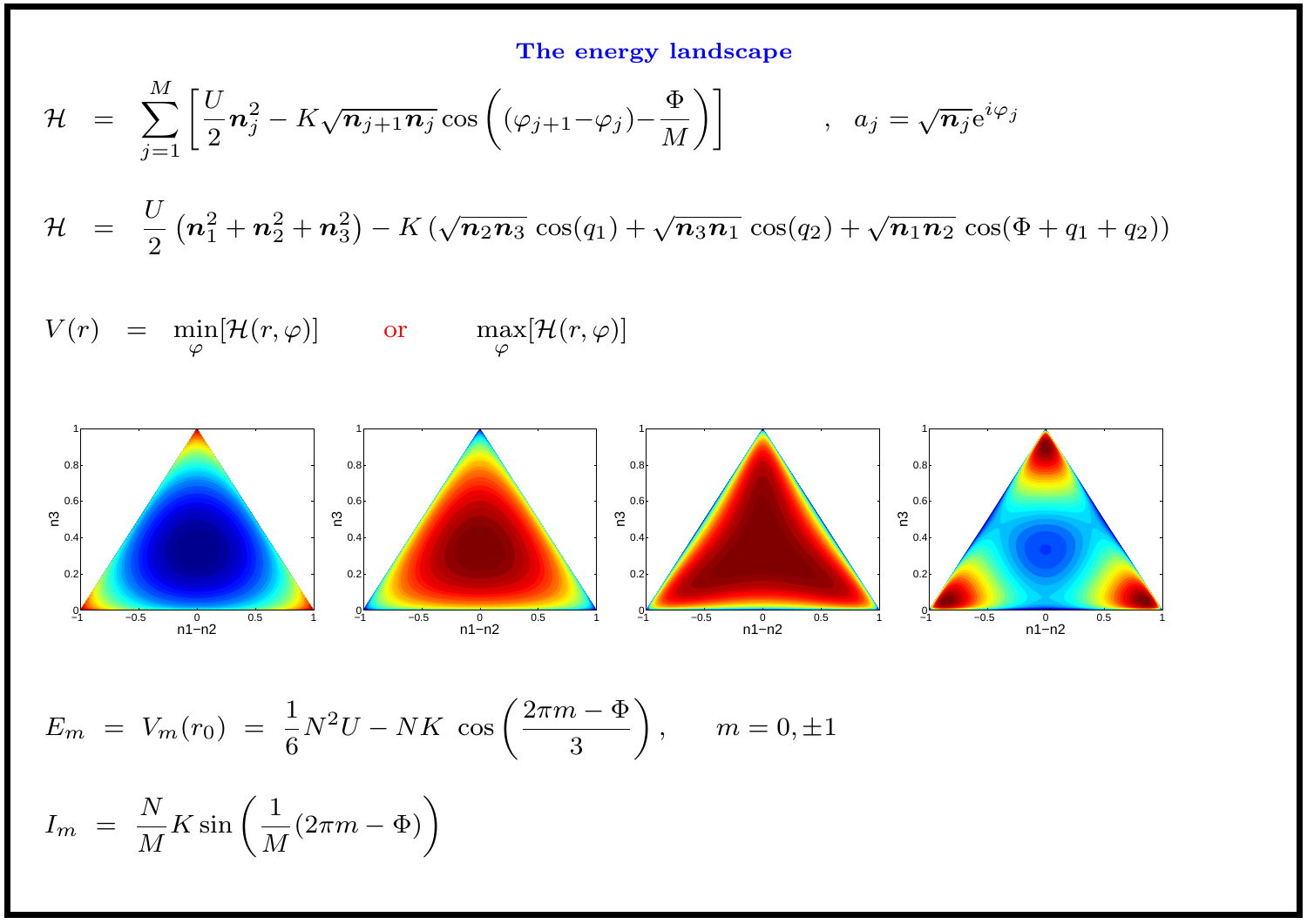The energy landscape (cont.)

$$
V''_{\pm}(r_0) = \frac{d^2 H(q_{\pm}(n), n)}{dn^2} \bigg|_{N/3} = 6U - 9\frac{K}{N} \left[ \frac{2 - 3\cos\left(\frac{\pi \pm 2\Phi}{3}\right) - \cos\left(\frac{\pi \mp 4\Phi}{3}\right)}{3\cos\left(\frac{\pi \mp \Phi}{3}\right) - \cos(\Phi)} \right]
$$



Some eigenstates





![](_page_7_Figure_6.jpeg)

![](_page_7_Figure_7.jpeg)